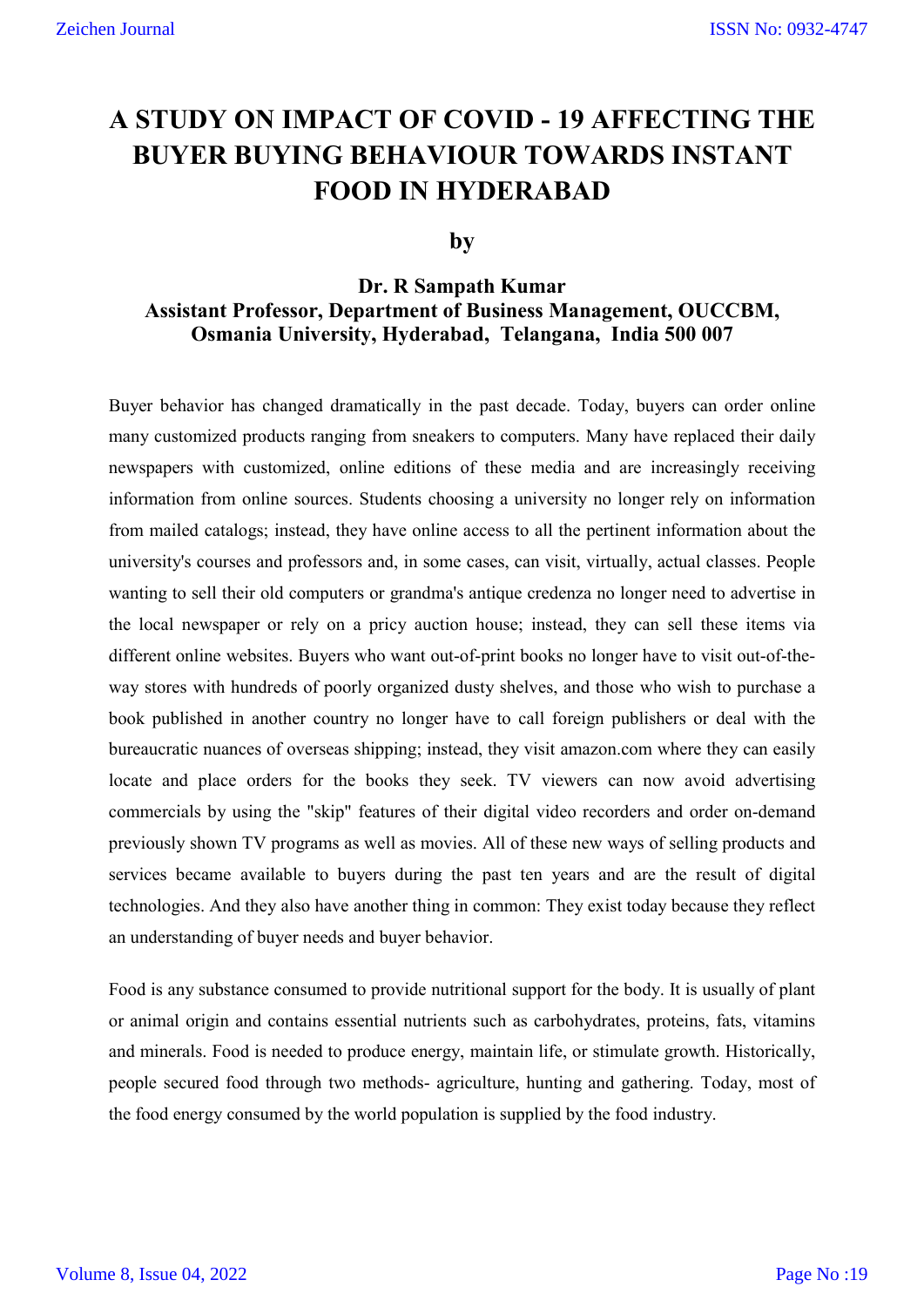India is one of the key food producers in the world, being second largest producer of food next to China and also with the second largest arable land area in the world. It has the potential to become biggest food industry with food and agricultural sector contributing 17 per cent to the Indian GDP. (A report by Corporate Catalayst India on Indian Food Processing Industry).Food accounts for the largest share of buyer spending in India. Increasing incomes are always accompanied by a change in the food basket. Thus acceptability of variety in food increases with the increasing income levels. (A report by Corporate Catalayst India on Indian Food Processing Industry)

Food processing is converting raw food and other farm produce into edible, usable and palatable form. It is the conversion of clean, harvested, butchered or slaughtered components into marketable food products with value addition so as to improve their quality, reliability and shelf life. Further Food processing is about preservation of food while providing greater potential for export. Food processing is a large sector and includes industries that use agriculture, horticulture, plantation, animal husbandry and fisheries inputs for manufacturing of edible products.

**Global Scenario** Innovations and new developments in food processing techniques lead to the development of products such as juice concentrates, artificial sweeteners, colorants, preservatives, dried instant soups, pre-constituted fruit juices, ready to eat foods, self-cooking meals, variants in confectionary and bakery products etc. Instant packaged foods such as biscuits, chocolates, bakery items, variety of fruit drinks, snacks attracted higher percentage of buyers. In the past decade several new biscuits & confectionery units, soya processing units and starch/glucose producing units have come up. The market size of confectioneries is estimated at US\$ 484.3 million growing at the rate of 5.7 per cent per annum globally. Biscuits have a market of US\$ 373.4 million, growing at 7.5 per cent per annum. Other products like bread, chocolates are also growing at a significant rate. There is a demand for Indian snack food (Ready-To-Eat) in overseas markets and the exports market is estimated at US\$ 33.4 million and is growing at around 20 per cent annually. (A brief report On Food Processing Sector in India)

## **Indian Scenario**

In India, majority of the population consume homemade food. Nevertheless, consumption of branded and non-branded processed food is increasing due to increase in urbanization, breaking up of the traditional joint family system, desire for quality, changing preferences in taste, willingness to try new cuisines, lack of time, need for convenience, increasing number of working women, rise in per capita income, changing lifestyles and increasing level of affluence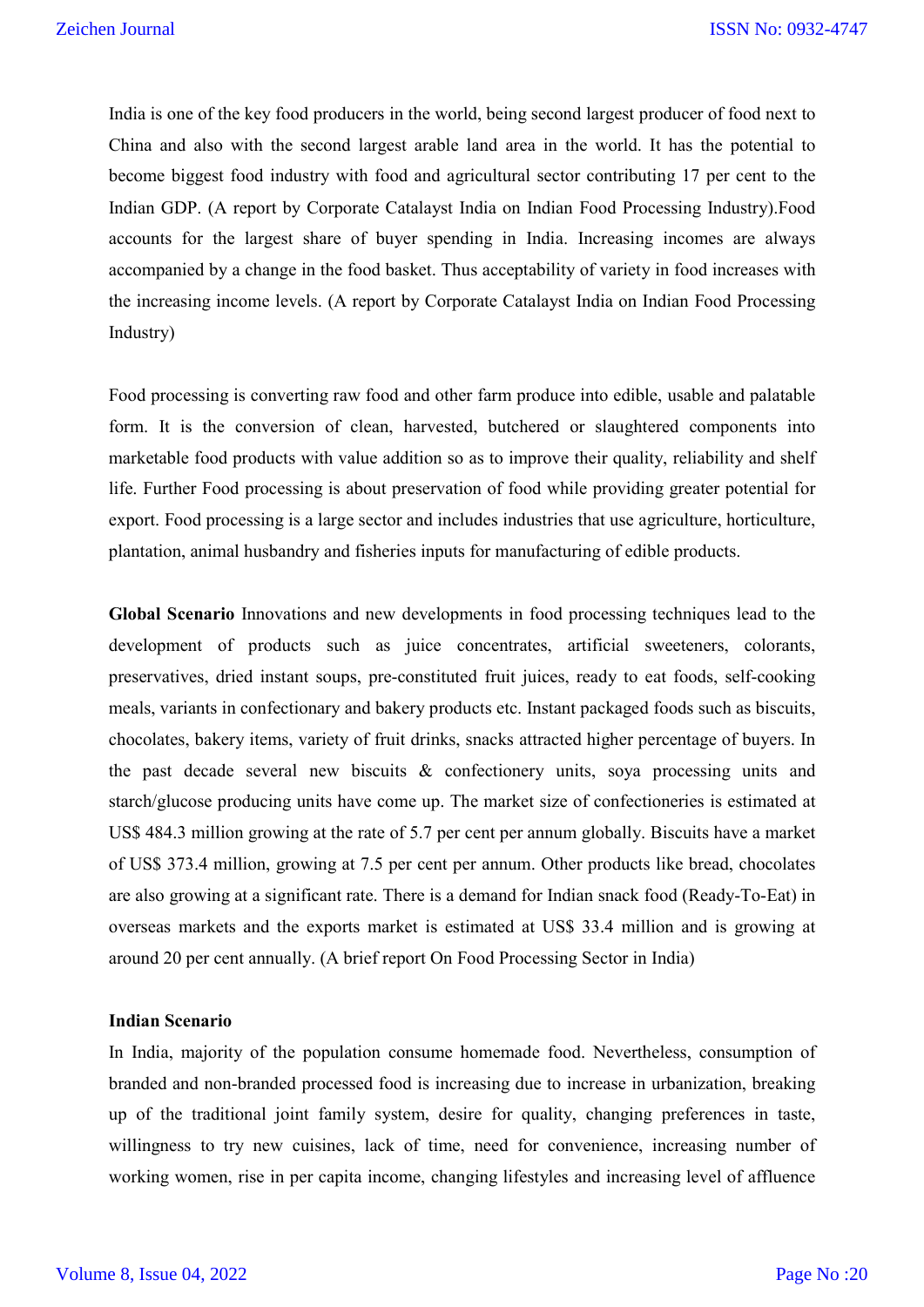in the middle income group. The food processing industry in India is one of the largest industries in the country - it is ranked fifth in terms of production, consumption, export and growth prospects. While the industry is large in terms of size, it is still at a nascent stage in terms of development.

**Ganesan et al. (2019)** made an attempt to understand the buyer behavior and brand preference of Nestle Maggi noodles in Trichy, Tamilnadu. The study found out that respondents prefer maggi 2- minute noodles, respondents have tasted all brands of nestle magi noodles, respondents purchase nestle maggi noodles for its quality with low price, television advertisements are a major factor in purchase decision compared to other media, foremost influencer in purchase decision of the respondents is children, respondents were expecting new varieties of maggi noodles from nestle, respondents consider that the packing is attractive.

**Arunmozhi (2020)** undertook a study to predict factors influencing purchase of Aashirvaad brand. From the study it is found that 74 per cent of people who are purchasing atta are aware of the brand "Aashirwaad" Buyers of atta are giving more importance to the quality than the price, for the reason that atta is a food product. Media is playing a significant role in creating awareness for atta. TV is considered as the powerful media to create awareness. It is found in the study that product purchase decision is highly influenced by personal experience with the usage of the brand. Suggestions were made by the researcher that ITC should communicate to the buyers about the quality standards adhered to while manufacturing the product which will led positive image towards Aashirvaad atta in the buyers mind. His research findings state that women of the house have a greater influence on preference of a particular brand of atta.

**Ekta (2021)** conducted a study on buyer perception towards MTR Ready to Eat food products to find out whether Ready to Eat food segment is acceptable in India. The study mentioned that price, freshness and taste are issues to contend with in this product segment. Her findings conclude that distribution effectiveness and effectiveness of promotional activities have a relation with buyer response to pricing of products. An advantage that MTR has in comparison to other competitors' brands is that the buyers feel the products tastes like home food. The distribution network is widely spread and strong. MTR gains a lot of free publicity due to word of mouth thus reducing their need for promotional strategies. The research studies suggested that MTR should create awareness that Ready to Eat food can be used regularly and it does not have any harmful effects and MTR should also increase their promotional activities.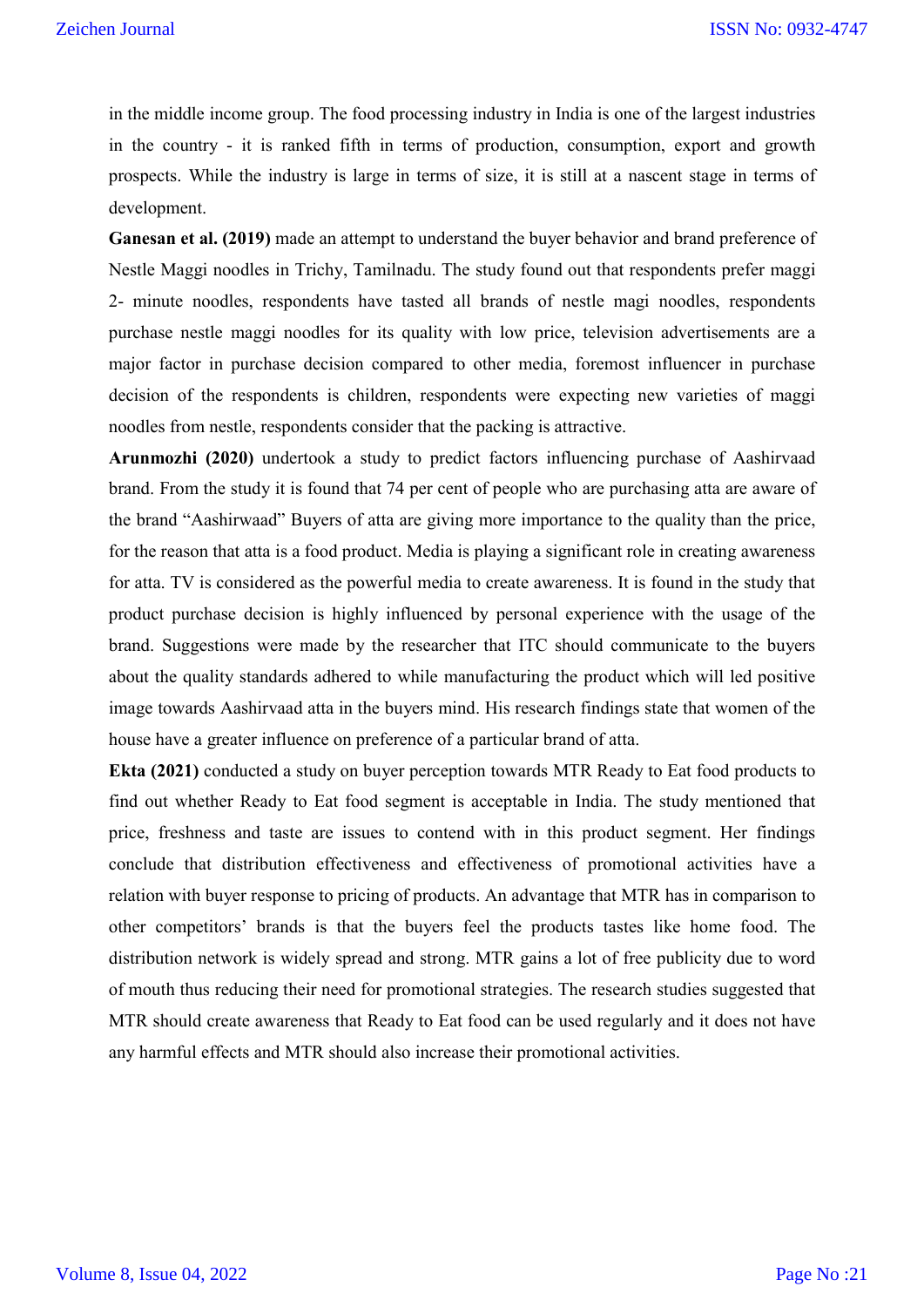# **Objectives of the Study**

- 1. To study the extent of awareness towards Ready to eat Food Products.
- 2. To find out factors influencing the buying behavior of Ready to eat Food Products.
- 3. To analyze brand loyalty for Ready to eat Food Products.
- 4. To study brand composition of Ready to eat Food Products.

## **Hypotheses of the study**

H01: Buyer awareness about ready to eat food products is independent on demographics

H02: There is no difference among buyer brand preference of ready to eat food products

H03: There is no difference among buyer's perception towards quality of ready to eat food products

## **Scope of the study**

The sample is taken from the households from 4 regions of Hyderabad city. Hyderabad with 400 years of heritage is leading into a modern mega city consists of buyers with diverse habits. Being a cosmopolitan city, it attracts people from all over India. The buyers of Hyderabad city present a varied group. It is marked by great diversity in religion, language, literacy levels, customs, life styles and economic trends. The heterogeneity holds many implications to marketers, especially to those who want to study Indian buyers. Therefore, the selection of Hyderabad represents a true perspective for study of the buyer behavior of Indian buyer.

The study mainly focuses on the buyer awareness of ready to eat food products and analyzing the factors that influence the buyer buying behavior of ready to eat food products.

Hence, the study would help in giving a broad picture about the present awareness levels of ready to eat food products among buyers, future scope, and knowledge about the leading market players and buyers brand loyalty towards the particular brands. This study throws a light on understanding the factors that influence the buying behavior and purchasing patterns of buyers which will help the manufacturing firms in developing the future marketing strategies, in making modifications in present products and developing new ones and in their pricing and packaging decisions.

# **Primary Data Collection Method**

Primary data were collected through structure questionnaires completed by buyers from households. A questionnaire survey approach was considered to be the most operative method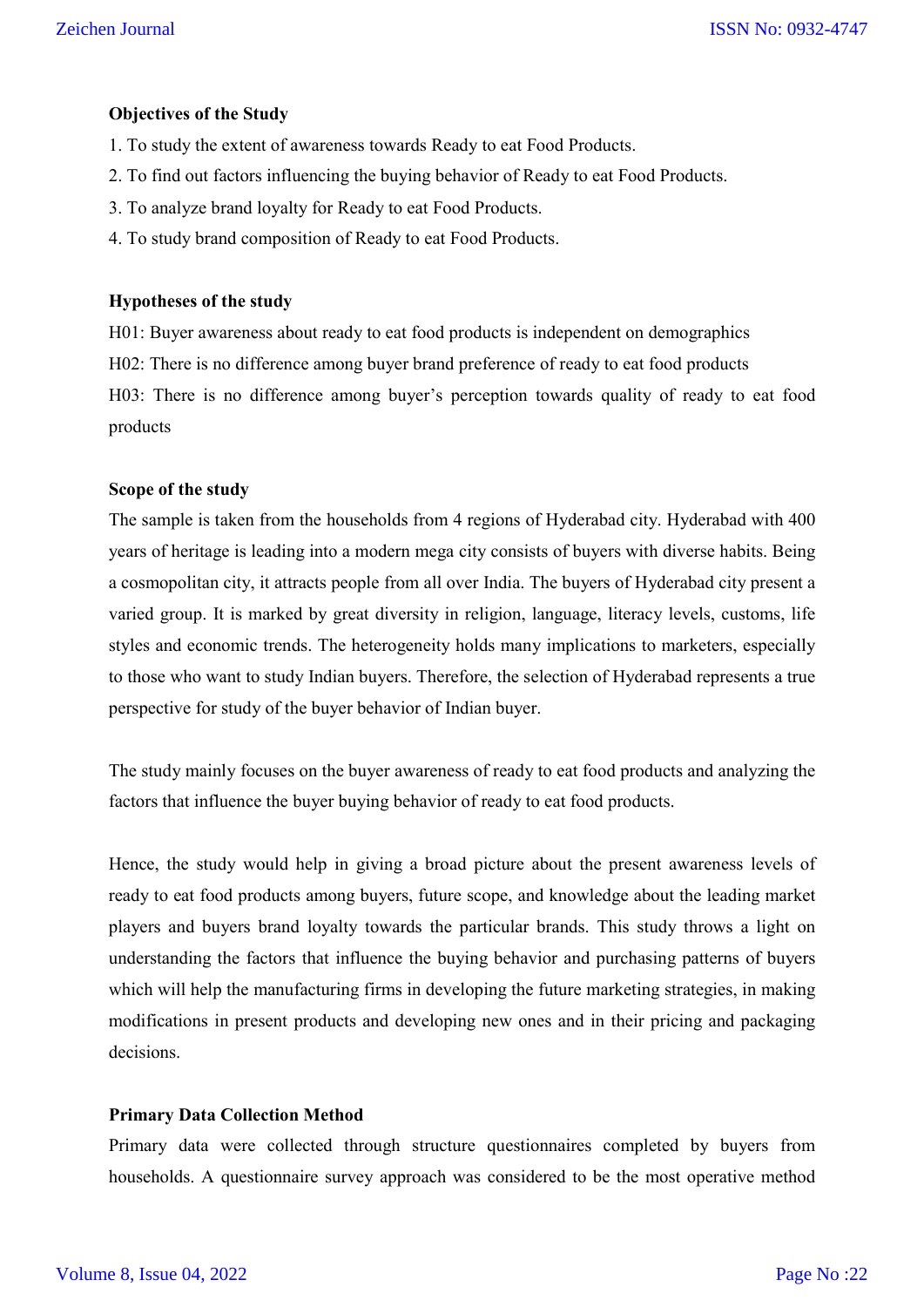for collecting primary data for fulfilling the purpose of studying factors affecting buyer buying behavior of ready to eat food products. Five point Likert scales were used for some questions involving factors affecting buyer buying behavior of ready to eat food products and demographic attributes of respondents.

### **Period of the Study**

The primary data for the study were collected between January 2021 and May 2021.

## **Sample Size**

The questionnaire was administered through hard copies (in person) to 1600 customers and it was found that on an average i.e. from the 4 selected regions of Hyderabad and after due editing and scrutinizing the filled in questionnaires 840 questionnaires were found to be expedient. Total Sample Size 840 for final data analysis

## **Sampling Technique**

For the purpose of this study convenient sampling technique has been used for collecting the data from the buyers of four regions of Hyderabad city.

# **Selection of ready to eat food products inHyderabad**

Since Hyderabad is a metropolitan, buyers in the study area are highly influenced by ever changing environment of the city. Hence, most of the buyers of the study area are adopting the consumption habits of the metropolitan buyers. In case of food products, the buyers are switching from traditional foods to ready to eat food products. Even though, the indigenous ready to eat food products like pickles, papads, sambar powder, chutney, etc., are prepared at home since ages, due to the availability of wide range of ready to eat food products in recent years, the buyers are more opted to use the products available in the market at convenient packages and reasonable rate.

Most commonly available and used ready to eat food products in the study area are Noodles, Vermicelli, Jamun Mix, Pickles, turmeric powder, chilli powder, pickles, sambar masala powder and other products such as chips, jams, soft drinks and sauce. Considering the growing market and popularity of ready to rat food products, an attempt was made to study the factors affecting buyer buying behaviour of ready to eat food products.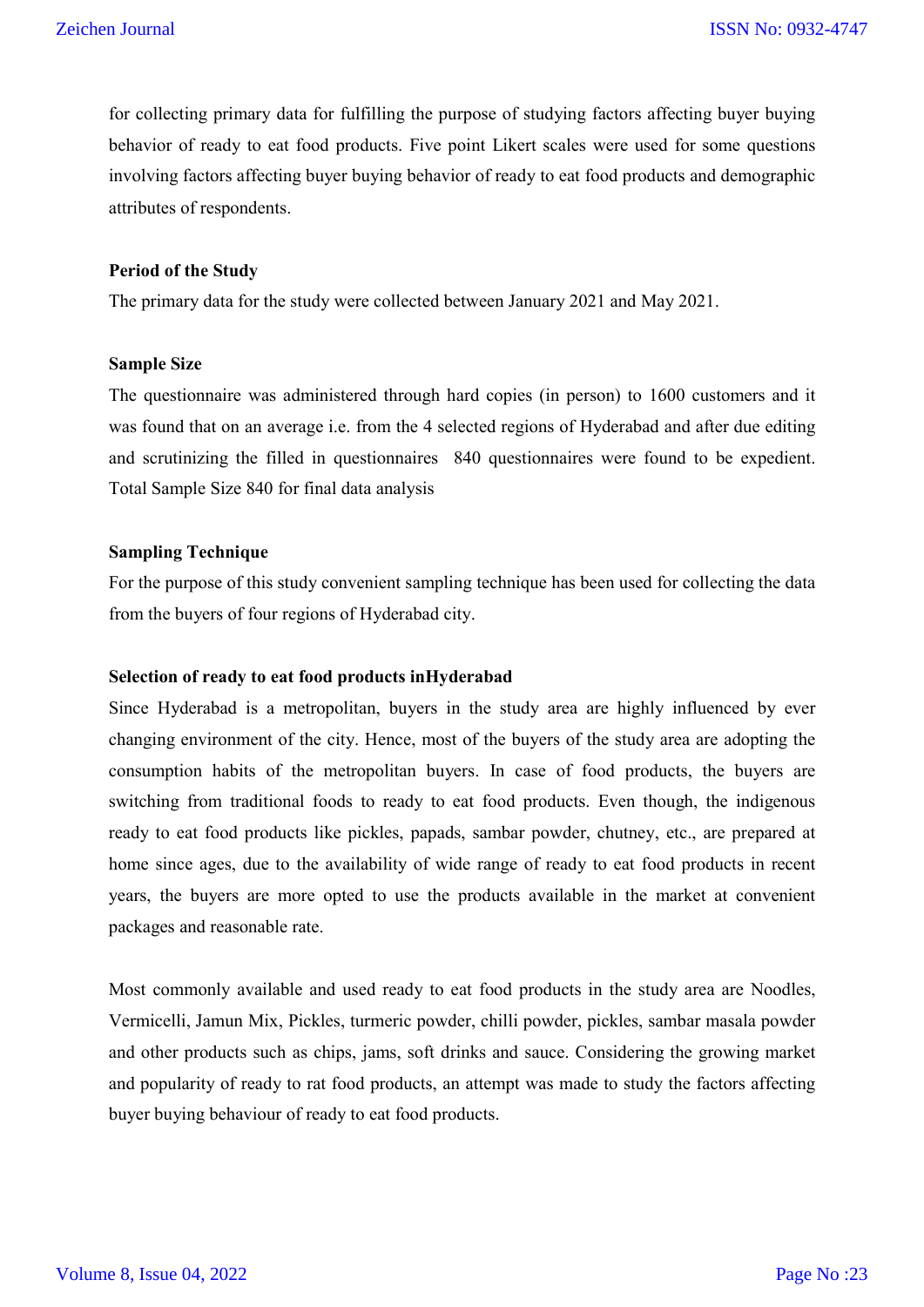# **Limitations of the study**

The study is based on primary data collected from sample buyers by structured questionnaire survey method. Data has been collected from the households and as many of the buyers provided the information required. The study area was limited city of Hyderabad, Telangana state; hence the findings may not be applicable to other markets, as vast differences may exist among the buyers with regard to demographic and psychographics characteristics. Hence, the findings of the study may be considered appropriate for the situations similar to study area and extra care should be taken while generalizing the results.

**Age of the respondents:** The following table presents the age of the respondents.

|       | Age in years         | Frequency | Percent | Valid Percent | <b>Cumulative</b><br>Percent |  |  |  |  |
|-------|----------------------|-----------|---------|---------------|------------------------------|--|--|--|--|
|       | Between 20-25        | 132       | 15.7    | 15.7          | 15.7                         |  |  |  |  |
|       | $26 - 35$            | 202       | 24.0    | 24.0          | 39.8                         |  |  |  |  |
| Valid | $36 - 45$            | 200       | 23.8    | 23.8          | 63.6                         |  |  |  |  |
|       | Above 45             | 306       | 36.4    | 36.4          | 100.0                        |  |  |  |  |
|       | Total                | 840       | 100.0   | 100.0         |                              |  |  |  |  |
|       | Source: primary data |           |         |               |                              |  |  |  |  |

**Table: 5.2 - Age of the respondents**

From the results above, it is clear that out of the overall sample i.e., 840 respondents 132 respondents (15.7%) are between the age group of 20-25 years, 202 respondents (24.0%) are from the age group of  $26 - 35$  years, 200 respondents (23.8%) are from the age group of 36-45 years and 306 respondents (36.4%) belongs to the above 45 years of age.

# **Gender of the respondents**

The opinions of the respondents with respect to gender are presented in the table below:

|       |        | Frequency |       | <b>Percent</b>   Valid Percent | Cumulative<br>Percent |
|-------|--------|-----------|-------|--------------------------------|-----------------------|
|       | Male   | 431       | 51.3  | 51.3                           | 51.3                  |
| Valid | Female | 409       | 48.7  | $+8.7$                         | 100.0                 |
|       | Total  | 840       | 100.0 | 100.0                          |                       |
|       |        | $\sim$    |       |                                |                       |

**Table: 5.3 - Gender of the respondents**

Source: primary data

The results above clearly shows that a majority of the respondents are males with 51.3% and the remaining of are females with 48.7%.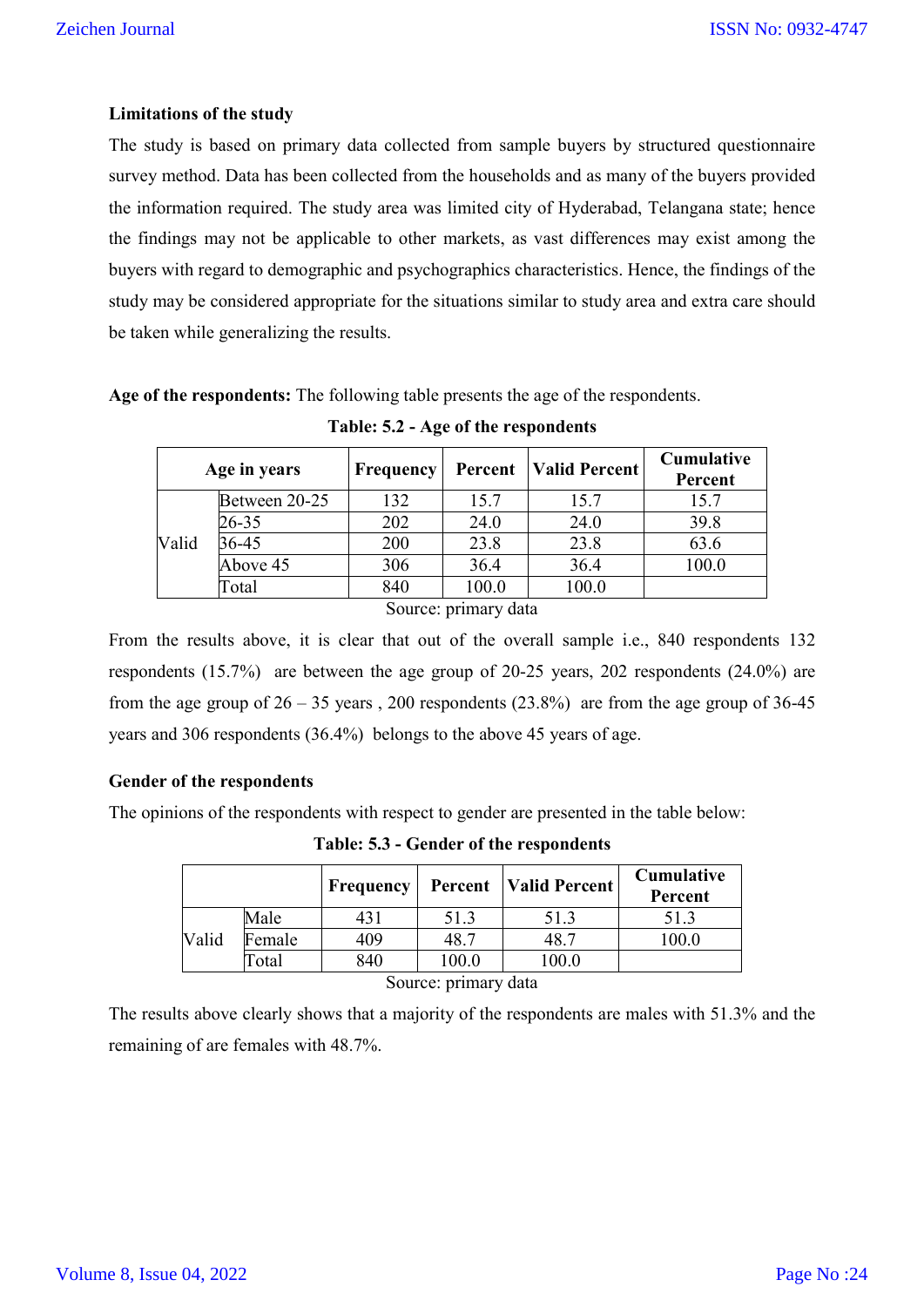# **Educational qualifications of the respondents**

Data collected about the educational qualifications of the respondents are presented in the following table:

|       |               | Frequency |                      | <b>Percent</b>   Valid Percent | <b>Cumulative</b><br>Percent |
|-------|---------------|-----------|----------------------|--------------------------------|------------------------------|
|       | 10th or Below | 122       | 14.5                 | 14.5                           | 14.5                         |
|       | Intermediate  | 252       | 30.0                 | 30.0                           | 44.5                         |
| Valid | Graduation    | 305       | 36.3                 | 36.3                           | 80.8                         |
|       | PG and above  | 161       | 19.2                 | 19.2                           | 100.0                        |
|       | Total         | 840       | 100.0                | 100.0                          |                              |
|       |               |           | Source: primary data |                                |                              |

**Table: 5.4 - Educational qualifications of the respondents**

A large number of the respondents are Graduates with 36.3%, followed with 30.0% with Intermediate, a few of them 19.2% are Post - Graduate holders and 14.5% are Below SSC.

# **Marital status of the respondents**

The following table presents the marital status of the respondents.

**Table: 5.5 - Marital status of the respondents**

|       |           | Frequency | Percent                                      | <b>Valid Percent</b> | Cumulative<br>Percent |
|-------|-----------|-----------|----------------------------------------------|----------------------|-----------------------|
|       | Married   | 654       | 77.9                                         | 77 Q                 | 77 Q                  |
| Valid | Jnmarried | 186       | 22.1                                         | 22.1                 | 100.0                 |
|       | Total     | 840       | 100.0                                        | 100.0                |                       |
|       |           |           | $\mathcal{C}_{\text{outmax}}$ numeral detail |                      |                       |

Source: primary data

From the observation above, it is clear that out of the overall sample i.e., 840 respondents 186 respondents (22.1%) are unmarried, 654 respondents (77.9%) are married.

# **5.6. Family structure of the respondents**

The family status of the respondents is presented in the following table below:

**Table: 5.6 - Family structure of the respondents**

|       |                | Frequency |                               | <b>Percent</b>   Valid Percent | Cumulative<br>Percent |
|-------|----------------|-----------|-------------------------------|--------------------------------|-----------------------|
|       | Nuclear Family | 640       | 76.2                          | 76.2                           | 76.2                  |
| Valid | Joint Family   | 200       | 23.8                          | 23.8                           | 100.0                 |
|       | [otal          | 840       | 100.0                         | 100.0                          |                       |
|       |                |           | $\mathcal{C}_{\Omega^{1000}}$ |                                |                       |

Source: primary data

From the results above, it is clear that out of the overall sample i.e., 840 respondents 640 respondents (76.2%) belong to the nuclear family and whereas 200 respondents (23.8%) are from the joint family.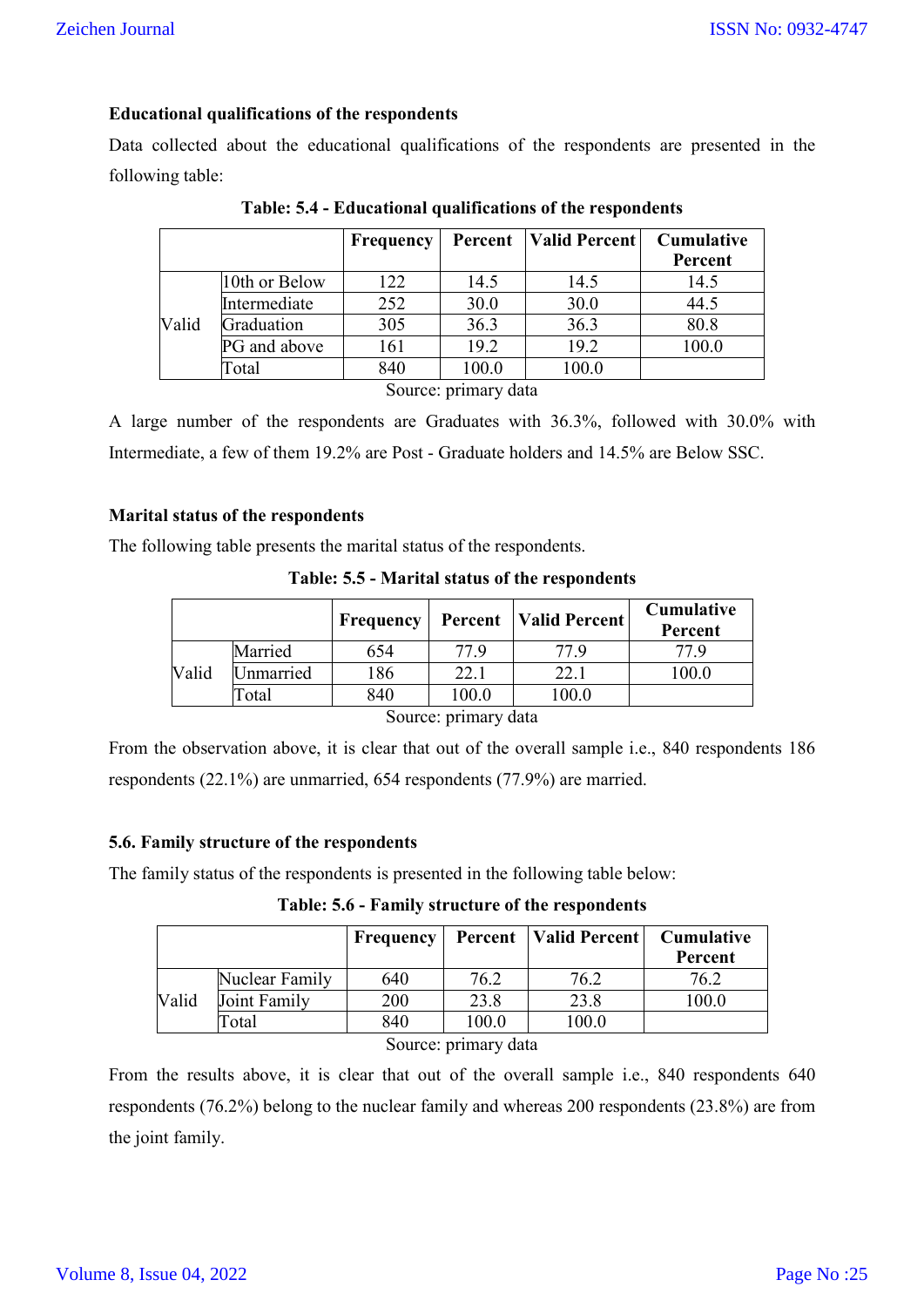# **Working status of the respondents**

The following presents the working status of the respondents

|                      |                     | Frequency | Percent | Valid Percent | Cumulative<br>Percent |  |  |
|----------------------|---------------------|-----------|---------|---------------|-----------------------|--|--|
|                      | Husband Working     | 475       | 56.5    | 56.5          | 56.5                  |  |  |
| Valid                | <b>Both Working</b> | 342       | 40.7    | 40.7          | 97.3                  |  |  |
|                      | Wife Working        | 23        | 2.7     | 2.7           | 100.0                 |  |  |
|                      | Total               | 840       | 100.0   | 100.0         |                       |  |  |
| Source: primary data |                     |           |         |               |                       |  |  |

**Table: 5.7 - Working status of the respondents**

From the results, it is clear that out of the overall sample i.e., 840 respondents 475 respondents (56.5%) are opined husband working, 342 respondents (40.7%) opined that both husband and wife are working and 23 respondents  $(2.7%)$  opined that only wife working.

## **Monthly income of the respondents**

The following presents the monthly income of the respondents.

|       |                       | <b>Frequency</b> |       | <b>Percent</b>   Valid Percent | Cumulative |
|-------|-----------------------|------------------|-------|--------------------------------|------------|
|       |                       |                  |       |                                | Percent    |
|       | Less than $Rs.15,000$ | 60               | 7.1   | 7.1                            | 7.1        |
|       | Rs.15,001-Rs.20,000   | 170              | 20.2  | 20.2                           | 27.4       |
| Valid | Rs.25,001-Rs.30,000   | 372              | 44.3  | 44.3                           | 71.7       |
|       | Rs. 30,001 and Above  | 238              | 28.3  | 28.3                           | 100.0      |
|       | Total                 | 840              | 100.0 | 100.0                          |            |

**Table: 5.8 - Monthly income of the respondents**

Source: primary data

From the observations, it is clear that out of the overall sample i.e., 840 respondents 60 respondents (7.1%) are in the monthly income of less than Rs. 15000, 170 respondents i.e. 20.2% have the monthly income of Rs. 15001 – Rs. 20000, 372 respondents (44.3%) are in the monthly income of Rs.  $25001 -$  Rs.  $30000$ ,  $238$  respondents  $(28.3%)$  with an monthly income of more than Rs. 30000.

**5.9. Duration of usage of RTF products:** The opinion of the respondent with regard to the duration of usage of RTF products and the results pertaining to it are given in the table below:

|       |                    | Frequency |       | <b>Percent</b>   Valid Percent | Cumulative<br>Percent |
|-------|--------------------|-----------|-------|--------------------------------|-----------------------|
|       | Less than 6 months | 21        | 2.5   | 2.5                            | 2.5                   |
|       | 6 months - 1 year  |           | 9.6   | 9.6                            | 12.1                  |
| Valid | $1-3$ years        | 312       | 37.1  | 37.1                           | 49.3                  |
|       | $3-5$ years        | 380       | 45.2  | 45.2                           | 94.5                  |
|       | More than 5 years  | 46        | 5.5   | 5.5                            | 100.0                 |
|       | Total              | 840       | 100.0 | 100.0                          |                       |

**Table: 5.9 - Duration of usage of RTF products**

Source: primary data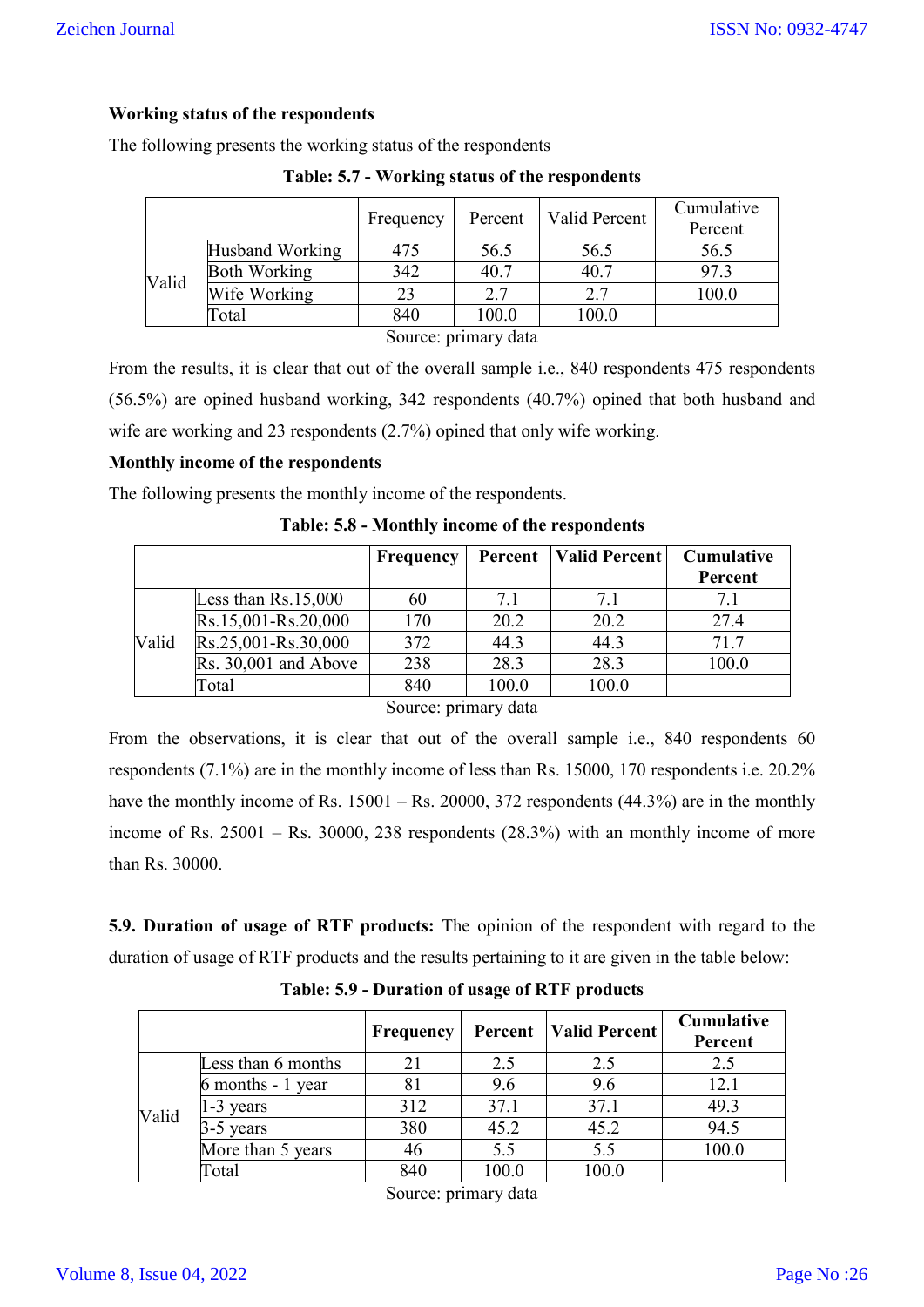It is observed from the results above that out of the overall sample i.e., 840 respondents; 380 respondents (45.2%) are using the RTF products from a duration of 3-5 years followed with 312 respondents (37.1%) from 1-3 years, 81 respondents (9.6%) from 6 months to 1 year, 46 respondents from more than 5 years and least 21 respondents (2.5%) less than 6 months.

**5.10. Decision makers for purchase of RTF:** The following table shows the opinion of the respondents about the decision making for purchase of RTF products and the results are as below:

|       |               | Frequency | Percent              | <b>Valid Percent</b> | Cumulative<br>Percent |
|-------|---------------|-----------|----------------------|----------------------|-----------------------|
|       | Self-Decision | 258       | 30.7                 | 30.7                 | 30.7                  |
|       | Spouse        | 181       | 21.5                 | 21.5                 | 52.3                  |
| Valid | Elder persons | 118       | 14.0                 | 14.0                 | 66.3                  |
|       | Children      | 283       | 33.7                 | 33.7                 | 100.0                 |
|       | Total         | 840       | 100.0                | 100.0                |                       |
|       |               |           | Source: primary data |                      |                       |

**Table: 5.10 - Decision makers for purchase of RTF**

Source: primary data

The results above depicts that out of the overall sample i.e., 840 respondents; 283 respondents (33.7%) opined that the decision making for the purchase of RTF products is made by their children, followed with 258 respondents (30.7%) make self-decision, 181 respondents (21.5%) opined that their spouse makes decision and least 118 respondents (14%) said that the elder persons in the family makes the decision for the purchase of RTF products.

**5.11. Buyer's preference about RTF products:** The following table reveals the opinion of the respondents with respect to their preference about RTF products.

|       |                   | <b>Frequency</b> | Percent                                                  | Valid Percent | Cumulative<br>Percent |
|-------|-------------------|------------------|----------------------------------------------------------|---------------|-----------------------|
|       | <b>Biscuits</b>   | 49               | 5.8                                                      | 5.8           | 5.8                   |
|       | Chips             | 70               | 8.3                                                      | 8.3           | 14.2                  |
| Valid | Juices            | 48               | 5.7                                                      | 5.7           | 19.9                  |
|       | lce creams        | 352              | 41.9                                                     | 41.9          | 61.8                  |
|       | Ready to Eat food | 321              | 38.2                                                     | 38.2          | 100.0                 |
|       | Total             | 840              | 100.0                                                    | 100.0         |                       |
|       |                   |                  | $S_{\text{out}}$ as $m_{\text{in}}$ and $d_{\text{obs}}$ |               |                       |

**Table: 5.11 - Buyer's preference about RTF products**

Source: primary data

The results above, depicts that out of the overall sample i.e., 840 respondents; 419 respondents (41.9%) opined that the RTF products they prefer to buy Ice creams, followed with 321 respondents (38.2%) Ready to Eat foods, 70 respondents (8.3%) chips and least 48 respondents (5.7%) prefer to buy juices as RTF products.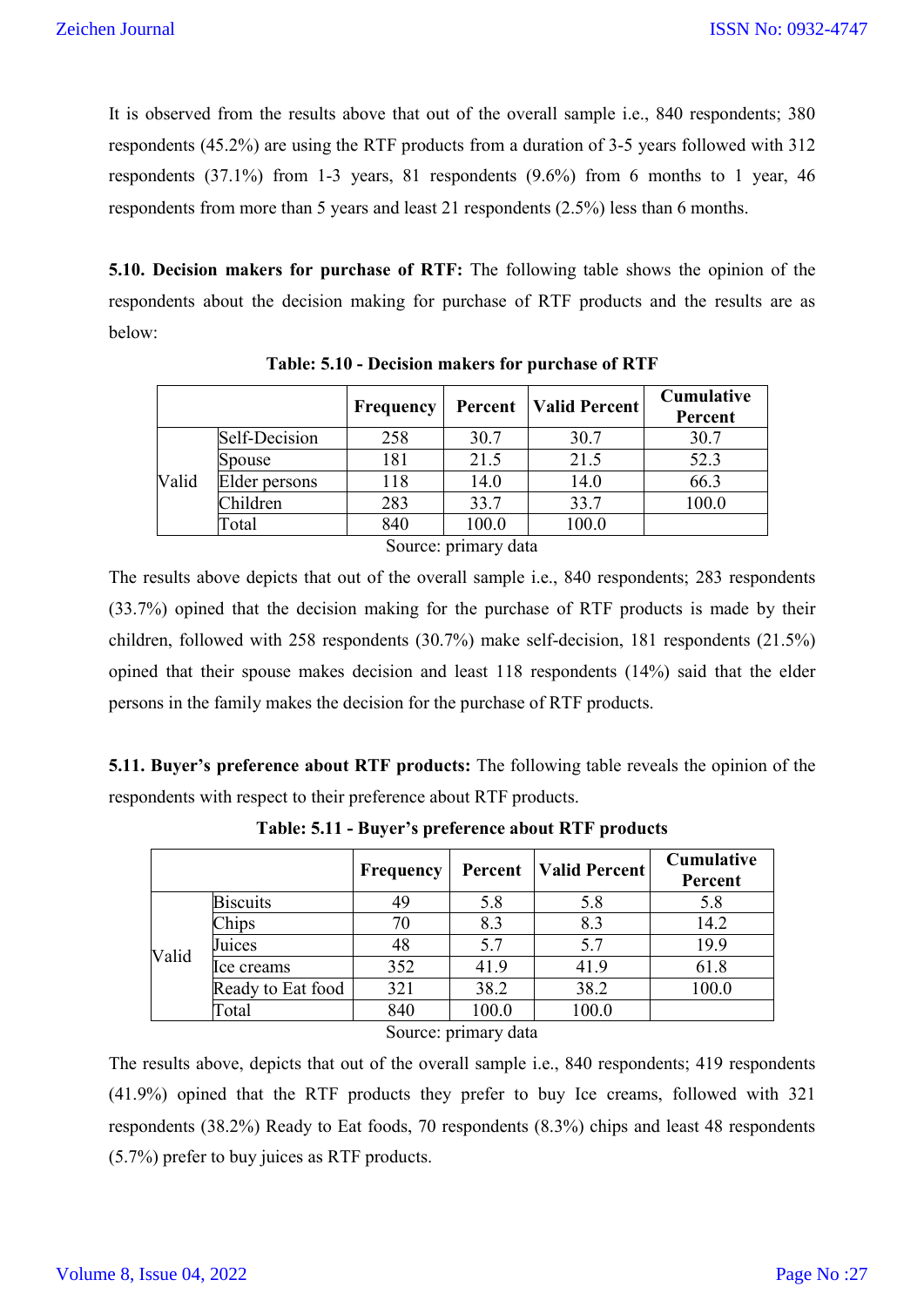**5.12. Place of purchase of RTF products:** The table below reveals the opinion of the respondents with regard to place of purchase of RTF products.

|       |                 | Frequency |                      | <b>Percent</b>   Valid Percent | Cumulative<br>Percent |
|-------|-----------------|-----------|----------------------|--------------------------------|-----------------------|
|       | Retail stores   | 354       | 42.1                 | 42.1                           | 42.1                  |
|       | Malls           | 181       | 21.5                 | 21.5                           | 63.7                  |
| Valid | Online shopping | 207       | 24.6                 | 24.6                           | 88.3                  |
|       | Super Markets   | 98        | 11.7                 | 11.7                           | 100.0                 |
|       | Total           | 840       | 100.0                | 100.0                          |                       |
|       |                 |           | Source: primary data |                                |                       |

**Table: 5.12 - Place of purchase of RTF products**

It is seen from the results above that more than 42% of the respondents said that their prefer to purchase the RTF products of their choice from retail stores, followed with 24.6% from online shop , 21.5% said that prefer to purchase from Malls and least 11.7% from Super Markets ping.

**5.13. Awareness of the ingredients used in ready to eat food products:** The opinion of the respondents with regard to their awareness of the ingredients used in RTF products are presented in the table below.

**Table: 5.13 - Awareness of the ingredients used in ready to eat food products**

|       |                      | Frequency | Percent | <b>Valid Percent</b> | <b>Cumulative</b><br>Percent |  |  |  |  |
|-------|----------------------|-----------|---------|----------------------|------------------------------|--|--|--|--|
|       | Yes                  | 371       | 44.2    | 44.2                 | 44.2                         |  |  |  |  |
|       | No                   | 221       | 26.3    | 26.3                 | 70.5                         |  |  |  |  |
| Valid | Not sure             | 248       | 29.5    | 29.5                 | 0.00                         |  |  |  |  |
|       | Total                | 840       | 100.0   | 100.0                |                              |  |  |  |  |
|       | Source: primary data |           |         |                      |                              |  |  |  |  |

Source: primary data

From the observations, it is clear that out of the overall sample i.e., 840 respondents 371 respondents (44.2%) are aware of the ingredients used in ready to eat food (RTF) products, 221 respondents (26.3%) accepted that they are not aware of the ingredients in RTF products and 248 respondents (29.5%) are said that they are not sure of the ingredients used in RTF products.

# **5.21. Purchase RTF products to save time:**

|       |                          | Frequency | Percent | Valid Percent | Cumulative<br>Percent |
|-------|--------------------------|-----------|---------|---------------|-----------------------|
| Valid | <b>Strongly Disagree</b> | 41        | 4.9     | 4.9           | 4.9                   |
|       | Disagree                 | 67        | 8.0     | 8.0           | 12.9                  |
|       | Uncertain                | 50        | 6.0     | 6.0           | 18.8                  |
|       | Agree                    | 312       | 37.1    | 37.1          | 56.0                  |
|       | <b>Strongly Agree</b>    | 370       | 44.0    | 44.0          | 100.0                 |
|       | Total                    | 840       | 100.0   | 100.0         |                       |

**Table: 5.21 - Purchase RTF products to save time**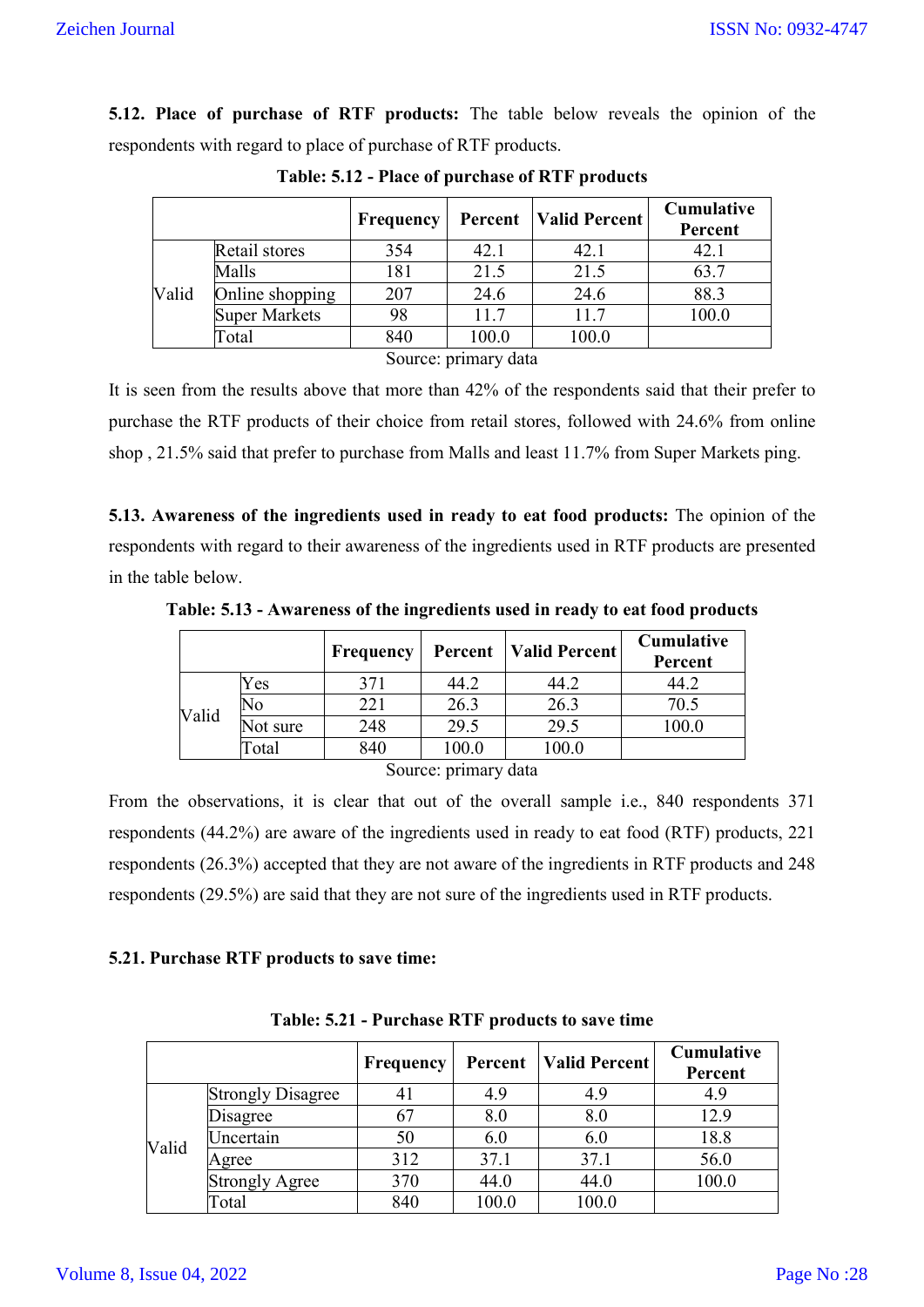## Source: primary data

From the above table, it is evident that 81% of the total respondents agreed that they prefer to buy RTF products to save their time, followed with 8.0% disagreeing, 4.9% strongly disagreeing and 6.0% uncertain.

**5.28. Reasonable price:** The results in the table below depict the respondents' level of agreement with regard to reasonable price of RTF product as a cause for purchase of RTF products

|       |                          | <b>Frequency</b> | Percent | <b>Valid Percent</b> | <b>Cumulative</b><br>Percent |
|-------|--------------------------|------------------|---------|----------------------|------------------------------|
|       | <b>Strongly Disagree</b> | 364              | 43.3    | 43.3                 | 43.3                         |
| Valid | Disagree                 | 190              | 22.6    | 22.6                 | 65.9                         |
|       | Uncertain                | 78               | 9.3     | 9.3                  | 75.2                         |
|       | Agree                    | 84               | 10.0    | 10.0                 | 85.2                         |
|       | <b>Strongly Agree</b>    | 124              | 14.8    | 14.8                 | 100.0                        |
|       | Total                    | 840              | 100.0   | 100.0                |                              |

| Table: 5.28 - Reasonable price |
|--------------------------------|
|--------------------------------|

Source: primary data

From the above table, it is evident that more than 65% of the total respondents opined that they strongly disagree price is not a factor for the purchase of RTF products, followed with 22.6% disagreeing, 14.8% strongly agreeing, 10.0% agreeing and 9.3% uncertain.

**5.29. Purchase RTF Products – Health and Nutritional Value:** The results in the table below represent the respondents' level of agreement with regard to health and nutritional value as a motive for purchase of RTF products

|       |                          | Frequency | Percent | <b>Valid Percent</b> | Cumulative<br>Percent |
|-------|--------------------------|-----------|---------|----------------------|-----------------------|
|       | <b>Strongly Disagree</b> | 47        | 5.6     | 5.6                  | 5.6                   |
| Valid | Disagree                 | 80        | 9.5     | 9.5                  | 15.1                  |
|       | Jncertain                | 88        | 10.5    | 10.5                 | 25.6                  |
|       | Agree                    | 270       | 32.1    | 32.1                 | 57.7                  |
|       | <b>Strongly Agree</b>    | 355       | 42.3    | 42.3                 | 100.0                 |
|       | Total                    | 840       | 100.0   | 100.0                |                       |

**Table: 5.29 - Purchase RTF Products – Health and Nutritional Value**

Source: primary data

It is evident from the table above that more than 74% of the respondents opined that they make purchases of RTF products because of their health and nutritional value, followed with 10.5% uncertain, 9.5% disagreeing and 5.6% strongly disagreeing.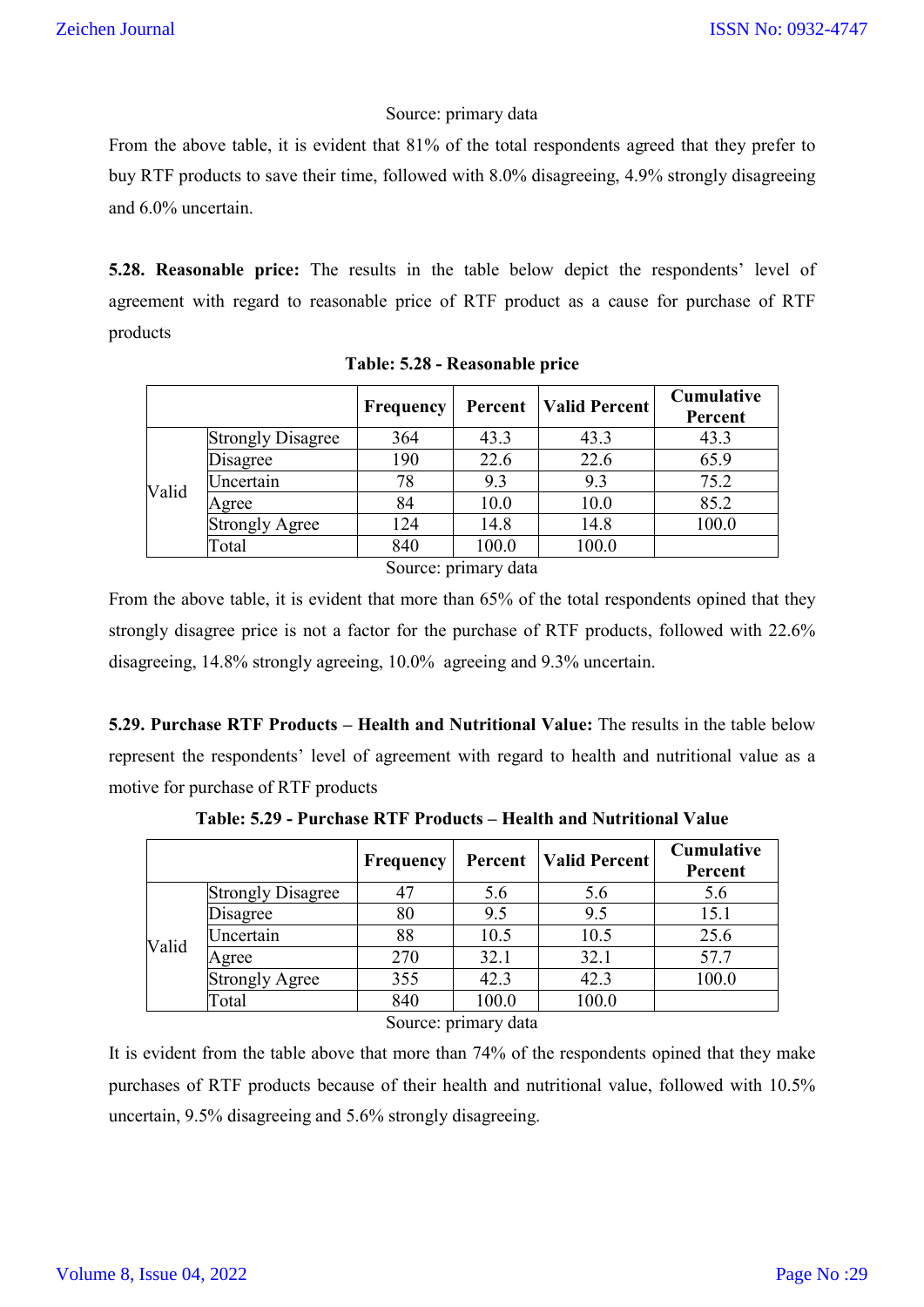**5.30. Purchase RTF Products – Quality:** The results in the table below shows the respondents' level of agreement with regard to quality of RTF product as a reason for purchase of RTF products

|       |                          | <b>Frequency</b> | Percent | <b>Valid Percent</b> | <b>Cumulative</b><br>Percent |
|-------|--------------------------|------------------|---------|----------------------|------------------------------|
|       | <b>Strongly Disagree</b> | 50               | 6.0     | 6.0                  | 6.0                          |
| Valid | Disagree                 | 56               | 6.7     | 6.7                  | 12.6                         |
|       | Jncertain                | 66               | 7.9     | 7.9                  | 20.5                         |
|       | Agree                    | 305              | 36.3    | 36.3                 | 56.8                         |
|       | <b>Strongly Agree</b>    | 363              | 43.2    | 43.2                 | 100.0                        |
|       | Total                    | 840              | 100.0   | 100.0                |                              |

**Table: 5.30 - Purchase RTF Products - Quality**

Source: primary data

From the above table, it is evident that more than 79% of the total respondents agreed that they buy RTF products because of their quality, followed with 7.9% uncertain, 6.7% disagreeing and 6.0% strongly disagreeing.

**5.31. Purchase RTF Products – Taste:** The results in the table below represent the respondents' level of agreement with regard to taste as a reason for purchase of RTF products

|       |                          | Frequency | Percent | Valid Percent | Cumulative<br>Percent |
|-------|--------------------------|-----------|---------|---------------|-----------------------|
|       | <b>Strongly Disagree</b> | 84        | 10.0    | 10.0          | 10.0                  |
| Valid | Disagree                 | 99        | 11.8    | 11.8          | 21.8                  |
|       | Uncertain                | 109       | 13.0    | 13.0          | 34.8                  |
|       | Agree                    | 336       | 40.0    | 40.0          | 74.8                  |
|       | <b>Strongly Agree</b>    | 212       | 25.2    | 25.2          | 100.0                 |
|       | Total                    | 840       | 100.0   | 100.0         |                       |

**Table: 5.31 - Purchase RTF Products – Taste**

Source: primary data

It is evident from the table above that more than 65% of the respondents opined that they make purchases of RTF products because of their taste, followed with 13.0% uncertain, 11.8% disagreeing and 10.0% strongly disagreeing.

# **5.34. Analysis of Variance (ANOVA)**

The study uses ANOVA analysis for finding out whether there is a significant difference between demographic profiles of buyers and factors affecting the Buyer Buying Behaviour of Ready to Eat Food Industry. Six influencing factors have been used for the purpose of the study. Analysis of variance (ANOVA) is a set of techniques for studying the cause and effect of one or more factors (independent variables) on a single dependent variable. In the present study oneway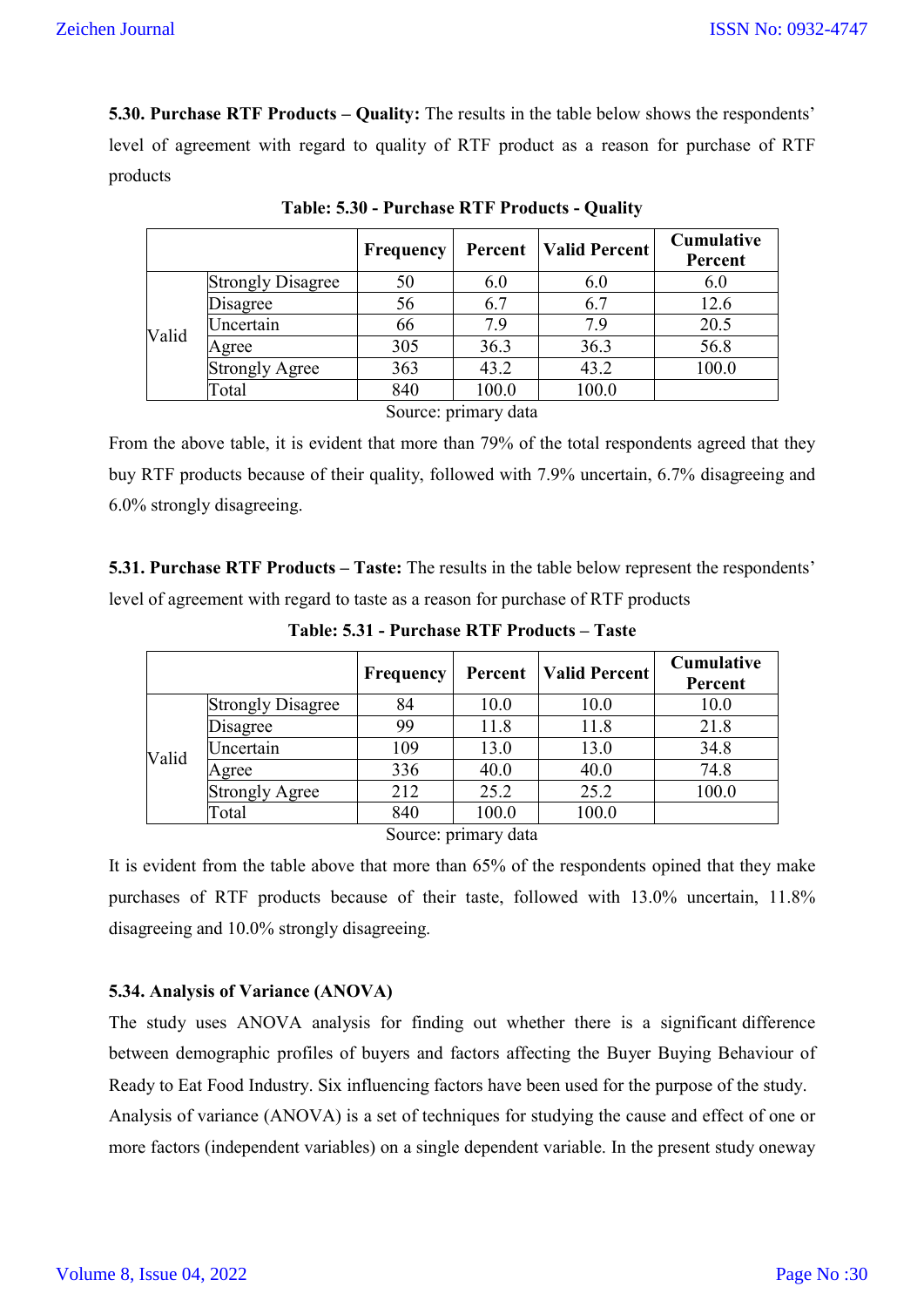ANOVA has been used. F-test under ANOVA has been conducted to understand whether the different samples have been drawn from the populations having the same mean.

 $F=$  between-column variance/ with-in column variance Degrees of freedom for numerator = (Number of samples-1)

Degrees of freedom for denominator  $=$  (Total sample size - Number of samples) When samples are not drawn from the populations having the same mean, between-column variance tends to be large than with-in column variance and the value of F-statistics tends to be large. This leads to the rejection of null hypothesis.

The present study has used ANOVA analysis to know the significant differences among Duration of usage of RTF products, Frequency of purchase of RTF products, Buyer's preference about RTF products, Place of purchase of RTF products, Influence of Celebrity Endorsement, Influence of Advertisement with respect to demographic profile of buyers (age, gender, education, marital status and income of the family).

|                            |                       | <b>ANOVA</b>   |                |                    |                           |      |
|----------------------------|-----------------------|----------------|----------------|--------------------|---------------------------|------|
|                            |                       | Sum of         | df             | <b>Mean Square</b> | $\boldsymbol{\mathrm{F}}$ | Sig. |
|                            |                       | <b>Squares</b> |                |                    |                           |      |
| Duration of usage of RTF   | <b>Between Groups</b> | 10.398         | $\overline{3}$ | 3.466              | 5.051                     | .002 |
| products                   | <b>Within Groups</b>  | 573.601        | 836            | .686               |                           |      |
|                            | Total                 | 583.999        | 839            |                    |                           |      |
| Frequency of purchase of   | <b>Between Groups</b> | 30.970         | 3              | 10.323             | 8.734                     | .000 |
| <b>RTF</b> products        | Within Groups         | 988.154        | 836            | 1.182              |                           |      |
|                            | Total                 | 1019.124       | 839            |                    |                           |      |
| Buyer's preference about   | <b>Between Groups</b> | 63.995         | 3              | 21.332             | 17.385                    | .000 |
| RTF products               | Within Groups         | 1025.772       | 836            | 1.227              |                           |      |
|                            | Total                 | 1089.767       | 839            |                    |                           |      |
| Place of purchase of RTF   | <b>Between Groups</b> | 14.400         | 3              | 4.800              | 4.288                     | .005 |
| products                   | <b>Within Groups</b>  | 935.742        | 836            | 1.119              |                           |      |
|                            | Total                 | 950.142        | 839            |                    |                           |      |
| Influence of Celebrity     | <b>Between Groups</b> | 19.298         | 3              | 6.433              | 4.522                     | .004 |
| Endorsement                | Within Groups         | 1189.177       | 836            | 1.422              |                           |      |
|                            | Total                 | 1208.475       | 839            |                    |                           |      |
|                            | <b>Between Groups</b> | 49.444         | $\overline{3}$ | 16.481             | 9.645                     | .000 |
| Influence of Advertisement | Within Groups         | 1428.551       | 836            | 1.709              |                           |      |
|                            | Total                 | 1477.995       | 839            |                    |                           |      |

**Table: 5.34.1 - Showing results of ANOVA conducted on Respondents Age and factors affecting the Buyer Buying Behaviour of Ready to Eat Food Industry**

Source: primary data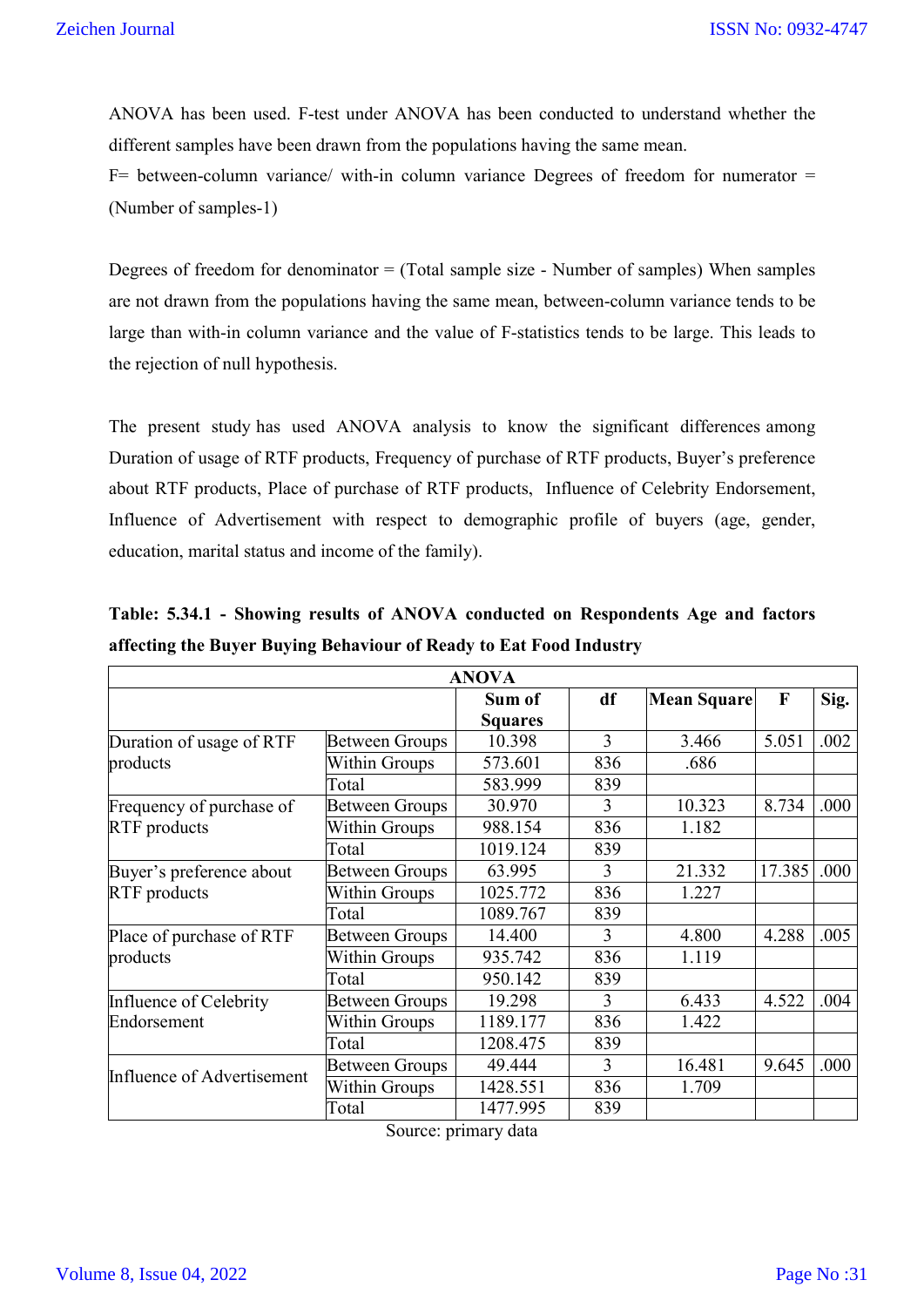The results of the ANOVA in the table above depict that the factors like Duration of usage of RTF products, Frequency of purchase of RTF products, Buyer's preference about RTF products, Place of purchase of RTF products, Influence of Celebrity Endorsement and Influence of Advertisement values are lesser than 0.05 and significant at 0.05 percent.

It is observed that out of the overall sample i.e., 840 respondents; 132 respondents (15.7%) are between the age group of 20-25 years, 202 respondents  $(24.0\%)$  are from the age group of  $26 -$ 35 years , 200 respondents (23.8%) are from the age group of 36-45 years and 306 respondents (36.4%) belongs to the above 45 years of age. The results clearly show that a majority of the respondents are males with 51.3% and the remaining of are females with 48.7%.

A large number of the respondents are Graduates with 36.3%, followed with 30.0% with Intermediate, a few of them 19.2% are Post - Graduate holders and 14.5% are Below SSC

It is evident that out of the overall sample i.e., 840 respondents 186 respondents (22.1%) are unmarried, 654 respondents (77.9%) are married.It is seen that out of the overall sample i.e., 840 respondents 640 respondents (76.2%) belong to the nuclear family and whereas 200 respondents (23.8%) are from the joint family.

It is observed that out of the overall sample i.e., 840 respondents 475 respondents (56.5%) are opined husband working, 342 respondents (40.7%) opined that both husband and wife are working and 23 respondents (2.7%) opined that only wife working.

It is indicated that out of the overall sample i.e., 840 respondents 60 respondents (7.1%) are in the monthly income of less than Rs. 15000, 170 respondents i.e. 20.2% have the monthly income of Rs.  $15001 -$  Rs.  $20000, 372$  respondents (44.3%) are in the monthly income of Rs.  $25001 -$ Rs. 30000, 238 respondents (28.3%) with an monthly income of more than Rs. 30000.

It is seen that out of the overall sample i.e., 840 respondents 371 respondents (44.2%) are aware of the ingredients used in ready to eat food (RTF) products, 221 respondents (26.3%) accepted that they are not aware of the ingredients in RTF products and 248 respondents (29.5%) are said that they are not sure of the ingredients used in RTF products. The respondents who have been purchasing the RTF monthly account for 44.6%, fortnightly 35.2%, twice in a week with 10.5%, weekly 6.4% and least 3.2% daily.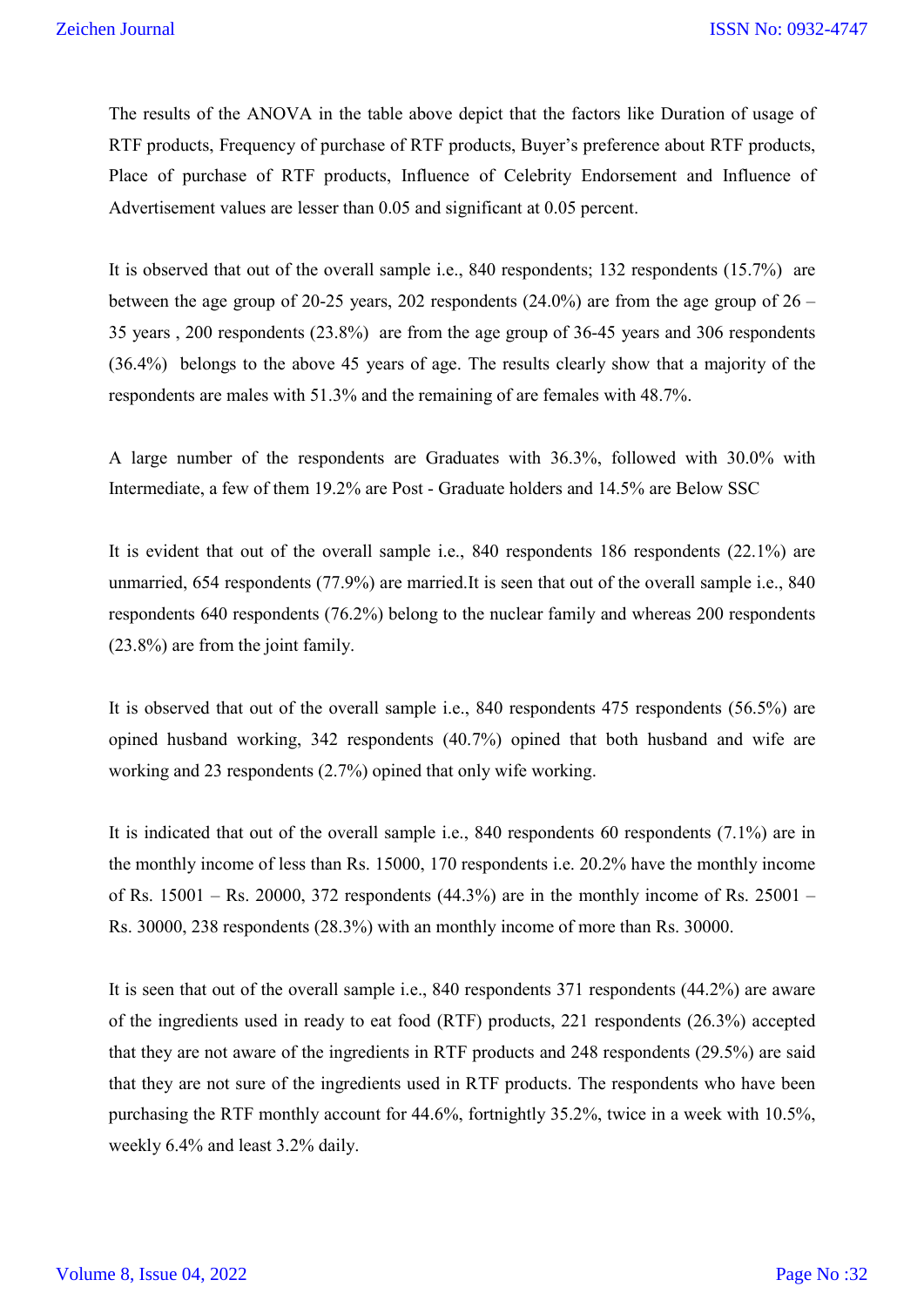The respondents whose expenditure is in the range of Rs. 301-500 account for 41.1%, 35.2% spends above Rs.500, 9.5% spends in between Rs. 201-300, 8.5% in the range of Rs.101-200 and 5.7% less than Rs. 100. It is evident from the table above that more than 83% of the respondents opined that they make purchases of RTF products in bulk for price-off , followed with 7.7% strongly disagreeing, 6.4% disagreeing and 2.5% are uncertain.

It is clear that 81% of the total respondents agreed that they prefer to buy RTF products to save their time, followed with 8.0% disagreeing, 4.9% strongly disagreeing and 6.0% uncertain. It is evident that 80% of the total respondents agreed that they buy RTF products when freebies are associated, followed with 8.1% disagreeing, 6.2% strongly disagreeing and 5.0% uncertain.

It is observed that more than 76% of the total respondents agreed they buy RTF products as their friends and relatives buy RTF products, followed with 11.9% strongly disagreeing, 7.3% uncertain and 4.0% disagreeing. It is seen that 80% of the total respondents agreed that they buy RTF products when freebies are associated, followed with 8.1% disagreeing, 6.2% strongly disagreeing and 5.0% uncertain.

It is evident from the table above that more than 73% of the respondents opined that they make purchases of RTF products because of their easy availability, followed with 11.0% strongly disagreeing, 8.3% disagreeing and 7.0% are uncertain. The results show that more than 63% of the total respondents agreed that they buy RTF products looking at their brand image, followed with 16.5% strongly disagreeing, 10.8% disagreeing and 9.1% uncertain. The results show that more than 81% of the respondents opined that they make purchases of RTF products because of their attractive packaging, followed with 8.1% disagreeing, 5.0% strongly disagreeing and 5.0% being uncertain.

Attitudes toward ready to eat foods stem from different beliefs, lifestyle orientations, or sociodemographic characteristics. It has found that convenience is a significant motivator for the ready to eat foods purchase behavior.

On the other hand, health consciousness negatively affects ready to eat food purchase behavior. However, socio demographic characteristics such as gender, age, or education level influence individuals' perception of the meaning of health As a result, some consumers may experience greater guilt regarding ready to eat food consumption. Cost. The importance and busy life of feelings of social responsibility and guilt in consumer decision-making toward convenience